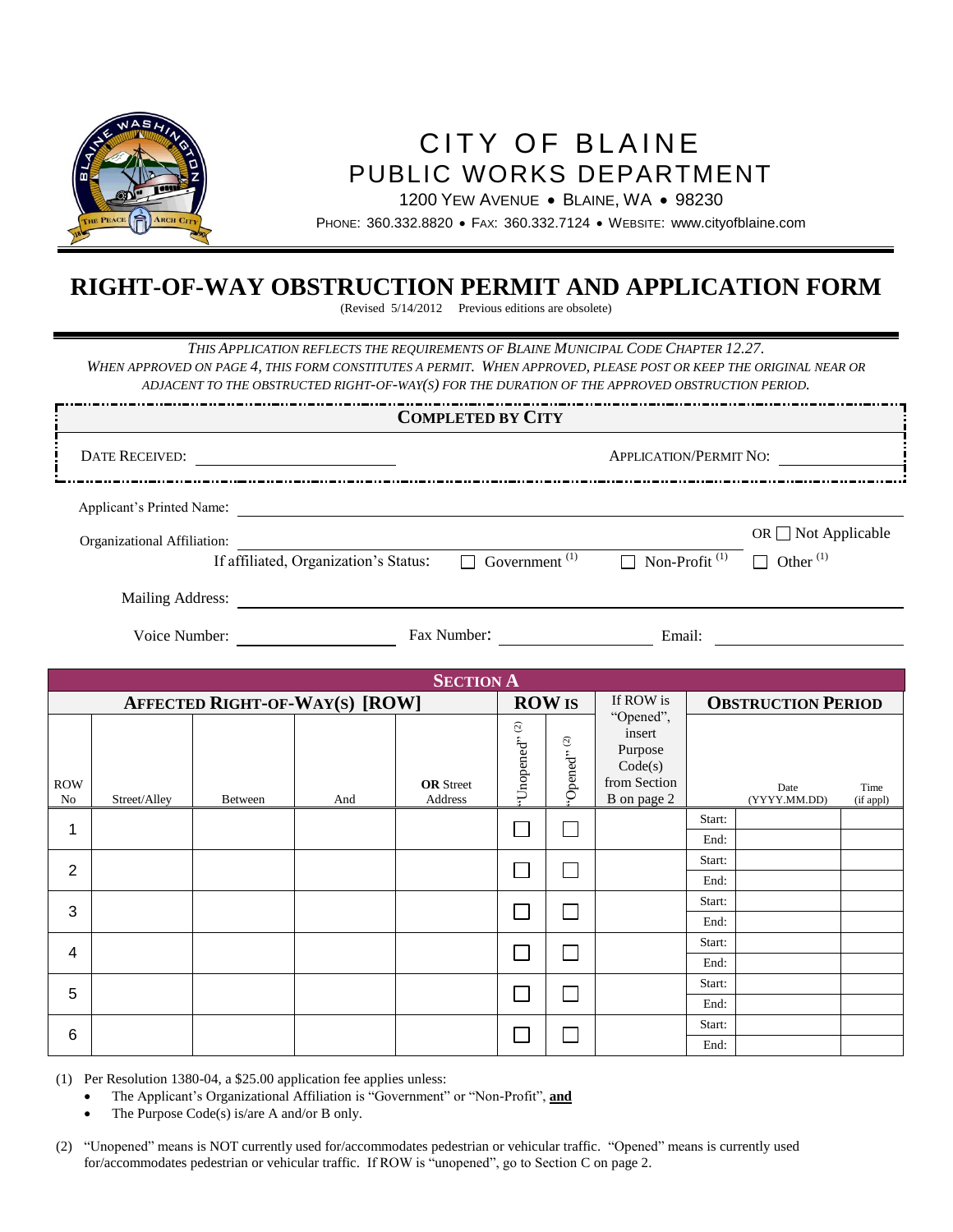|      | <b>SECTION B</b>                                                                      |                                                                                                                                                |                   |  |  |  |  |  |
|------|---------------------------------------------------------------------------------------|------------------------------------------------------------------------------------------------------------------------------------------------|-------------------|--|--|--|--|--|
|      | ***Depending on the Purpose Code(s) selected, provide additional information below**: |                                                                                                                                                |                   |  |  |  |  |  |
|      | FOR GENERAL RIGHT OF WAY OBSTRUCTIONS <sup>(3)</sup> (BMC 12.27.050):                 |                                                                                                                                                |                   |  |  |  |  |  |
| Code | <b>Purpose</b>                                                                        |                                                                                                                                                |                   |  |  |  |  |  |
| A    | Exhibition:                                                                           |                                                                                                                                                | No of Exhibitors: |  |  |  |  |  |
| B    | Parade/Event:                                                                         |                                                                                                                                                |                   |  |  |  |  |  |
| C    | Temporary:                                                                            | Scaffolding<br>Barricades/fencing<br>Pedestrian walkways during building construction<br>$\Box$ Transport large/heavy loads within City limits |                   |  |  |  |  |  |

(3) Note that any road closure requires minimum 3 day advance newspaper notice publication prior to closure.

| FOR SIDEWALK/PLANTING STRIP OBSTRUCTIONS (BMC 12.27.090): |                                                                                                    |           |                                                                                                                                          |  |  |  |
|-----------------------------------------------------------|----------------------------------------------------------------------------------------------------|-----------|------------------------------------------------------------------------------------------------------------------------------------------|--|--|--|
| Code                                                      | <b>Purpose</b>                                                                                     |           |                                                                                                                                          |  |  |  |
| D                                                         | Bicycle racks                                                                                      | Quantity: |                                                                                                                                          |  |  |  |
| E                                                         | Benches                                                                                            | Quantity: |                                                                                                                                          |  |  |  |
| F                                                         | Planters/Landscaping                                                                               | Quantity: |                                                                                                                                          |  |  |  |
| G                                                         | Litter receptacles                                                                                 | Quantity: |                                                                                                                                          |  |  |  |
| H                                                         |                                                                                                    |           | Merchandise Display (Special sales events only - max 7 consecutive days, or 14 days in any 30-day period, or 60 days in a calendar year) |  |  |  |
|                                                           | Mobile Food Sales Cart (Identify specific street address above. Must provide litter receptacles.)  |           |                                                                                                                                          |  |  |  |
| J                                                         | Building façade (max 6" encroachment allowed)                                                      |           |                                                                                                                                          |  |  |  |
| K                                                         | Sidewalk Café (maintain min 5' wide unobstructed pedestrian pathway; also requires annual renewal) |           |                                                                                                                                          |  |  |  |
|                                                           | Fence, retaining wall, terracing, other (specify):                                                 |           |                                                                                                                                          |  |  |  |
| M                                                         | Other private use with public benefit:                                                             |           |                                                                                                                                          |  |  |  |

٦

**SECTION C**

| For <b>unopened</b> ROWs only. Describe proposed obstruction below. Attach additional pages if necessary. (BMC 12.27.040): |  |
|----------------------------------------------------------------------------------------------------------------------------|--|
|                                                                                                                            |  |
|                                                                                                                            |  |
|                                                                                                                            |  |
| $\text{ROW No(s)}$ :                                                                                                       |  |
|                                                                                                                            |  |

#### **SECTION D**

If proposing a sidewalk obstruction(s), describe method(s) of compliance:

Check one box below:

Drawings and/or specifications are attached.

Drawings and/or specifications are NOT attached.

 $\Gamma$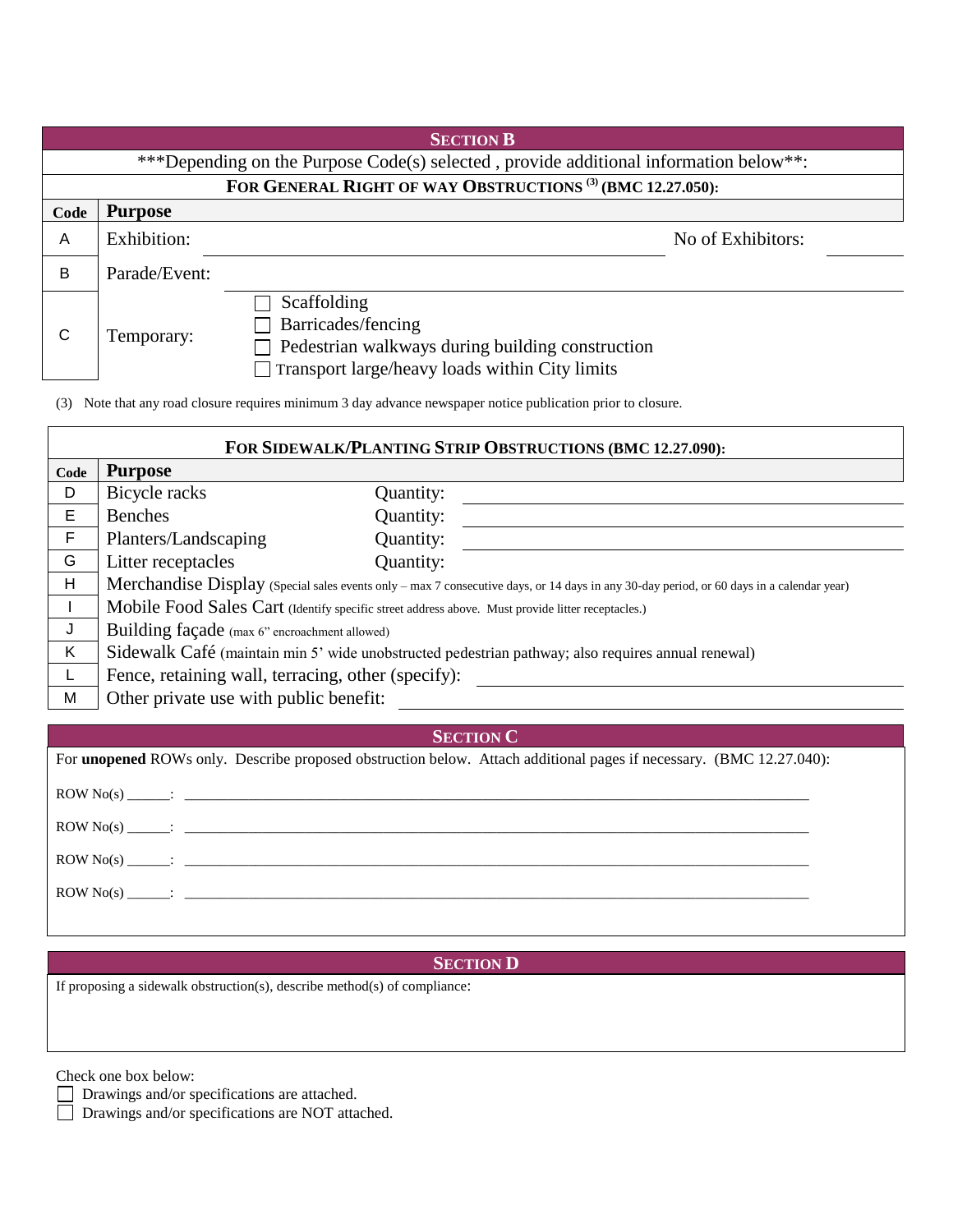#### **GENERAL CONDITIONS OF THIS PERMIT:**

The applicant shall provide, and maintain in force, a certificate of insurance, or a bond of like amount, with the City named as an additional insured, insuring against property damage or personal injury, with limits of not less than One Million Dollars (\$1,000,000) per incident, One Million Dollars (\$1,000,000) per person personal injury, and Five Hundred Thousand Dollars (\$500,000) property damage, except for benches, litter receptacles, bicycle racks, and private planters, other landscaping, fences, walls and others so exempted by the City Engineer. On recommendation of the City Engineer and City Attorney, this amount can be increased if warranted by the proposed use of the right-of-way.

The property owner or applicant shall maintain the obstruction in compliance with the standards and conditions imposed upon the placement of the obstruction by the City. Maintenance of the obstruction shall include the removal of litter and/or debris which may accumulate on or around the obstruction.

For permanent structures placed in the right-of-way, including but not limited to fences higher than thirty inches (30"), rockeries, walls, stairs and ramps, the City reserves the right to require the removal of any structures for any reason the City deems necessary with written notice from the City Engineer. BMC 12.27.140. The applicant (property owner) shall guarantee removal of the encroaching improvements upon public rights-of-way within sixty (60) days' written notice from the City Engineer. Such work shall be done in accordance with the requirements deemed necessary by the City Engineer and at the cost of the property owner. If the obstruction is not removed, the obstruction shall be declared a nuisance to be abated pursuant to provision of the Blaine Municipal Code, Chapter 12.27.

Any permit issued is subject to termination upon written notification by the City Engineer at any time, without cause.

Any person who has a permit terminated by the City Engineer may appeal such termination to the City Council, by giving written notice of such appeal, within ten (10) working days of mailing by Certified Mail, or ten (10) working days by personal delivery, of the termination by the City Engineer.

Any person, firm or corporation violating any of the provisions of BMC 12.27, or who creates, keeps or maintains any nuisance as defined in BMC 12.27 shall upon first conviction be fined in any sum not exceeding Two Hundred Fifty Dollars (\$250). For conviction of a second violation, which is a misdemeanor, the fine shall not exceed Five Hundred Dollars (\$500), with a maximum imprisonment of ninety days, or both such fine and imprisonment at the discretion of the court. For conviction of a third or subsequent offense, the fine shall not exceed One Thousand Dollars (\$1,000), with a maximum imprisonment of one year, or both such fine and imprisonment at the discretion of the court. For each act prohibited in BMC 12.27 of a continuing nature, each day shall be considered a separate offense.

The applicant hereby agrees to defend, indemnify and save harmless the City, its appointed and elected officers and employees from and against any and all liability, loss, costs, damage and expense, including costs and attorney fees in defense thereof because of actions, claims or lawsuits for damages resulting from personal or bodily injury, including death at any time resulting therefrom, sustained or alleged to have been sustained by any person or persons and on account of damage to property, arising or alleged to have arisen directly or indirectly out of or in consequence of the actions, events, devices or structures placed or constructed as applied for within this permit due to the negligence of the undersigned, its contractors, employees, agents, successors or assigns.

# N O T I C E

By my signature below I certify that I have read and examined this Application, that I will comply with all provisions of the Permit, including Blaine Municipal Code 12.27 and all other laws which may be applicable.

Signature of Applicant Date